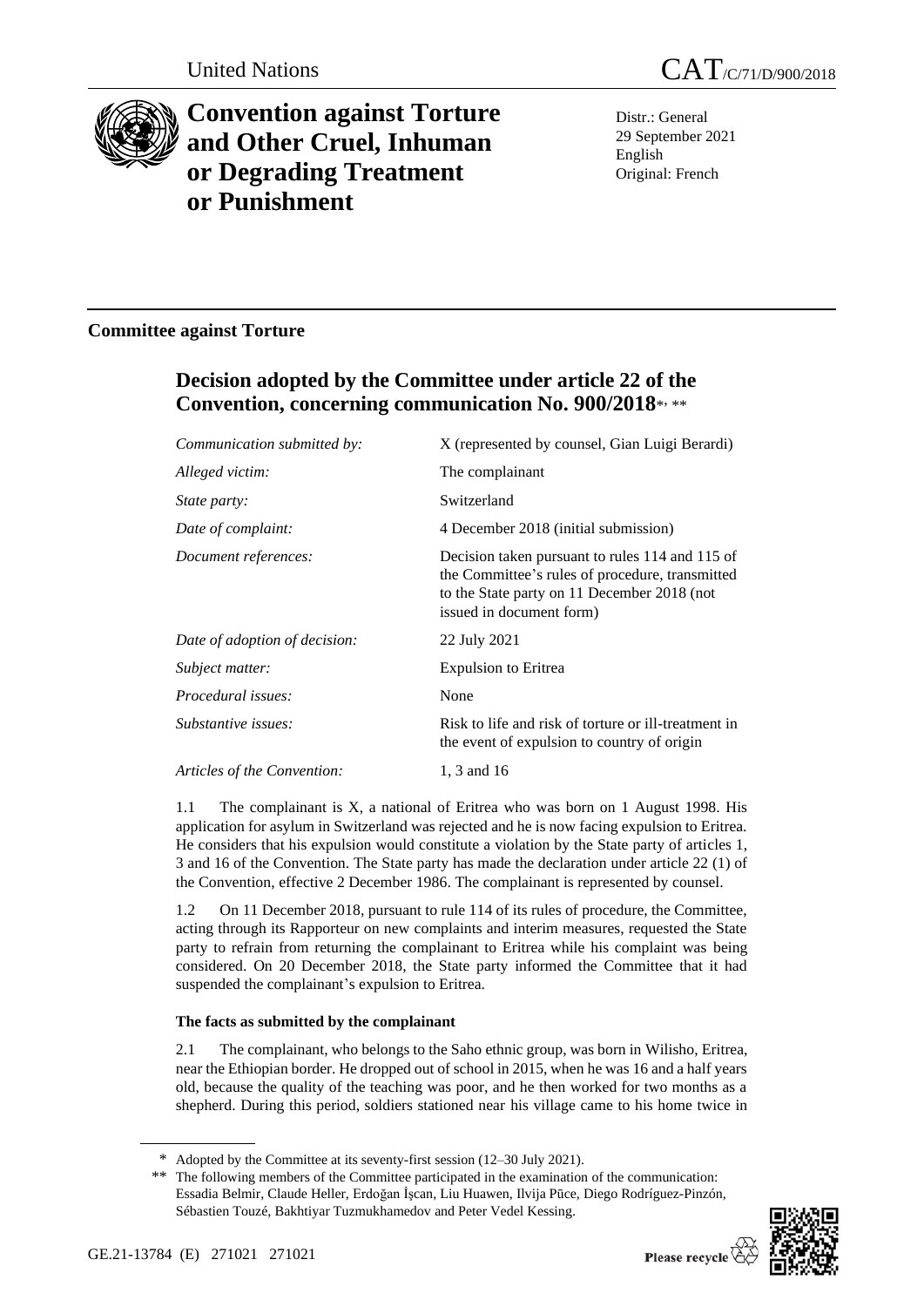order to conscript him into the Eritrean army; they had found his name on a list of school dropouts that had been provided to the army by the school. The first time they came, the complainant was not at home; the second time, he managed to hide from them outside the house. The soldiers then issued a summons ordering him to go to the school, accompanied by his parents. According to the complainant, the soldiers intended to round up a group of young people in order to send them to the military camp in Sawa. Fearing that he would be conscripted into the army, the complainant decided to leave the country. He travelled illegally to Libya, via Ethiopia and the Sudan. He then boarded a boat for Italy.

2.2 On 9 September 2015, the complainant arrived in Switzerland and filed an asylum application. Because he had left Eritrea illegally, his mother had had to pay a fine to the authorities in order to avoid being sent to prison in his place. <sup>1</sup> The complainant was given two hearings by the Swiss authorities, on 8 October 2015 and 20 April 2017, during which he stated that he had been born in Wilisho, he belonged to the Saho ethnic group, he was a Muslim and he had left school at the age of 16 and a half years.

2.3 On 8 October 2015, the State Secretariat for Migration informed the migration authority of the Canton of Geneva of the arrival of a minor asylum seeker who was unaccompanied (that is, not assisted by a parent or guardian) and invited the authority to take the appropriate measures. By an ordinance of 28 October 2015, the Court for Adult and Child Protection of the Canton of Geneva appointed a guardian (legal representative) to represent and assist the complainant until he reached the age of majority on 1 August 2016.

2.4 On 20 April 2017, more than 18 months after his initial hearing on 8 October 2015, the complainant was given a full hearing regarding his grounds for seeking asylum. Since he had already reached the age of majority, he could no longer be assisted by his guardian and was therefore unable to prepare properly for the hearing. Furthermore, during both hearings, the interpreter spoke in Tigrinya, a language that the complainant had learned only at school, whereas his mother tongue is Saho. The complainant was not able to raise this problem at the time, since he lacked the assistance of a legal representative.

2.5 On 16 January 2018, the State Secretariat for Migration rejected the complainant's application for asylum, mainly because it considered that his fear of being enlisted in the army was not based on anything concrete. In particular, the fact that he learned from his mother – that is, from a third party – that soldiers were looking for him was, according to the relevant case law, "insufficient" evidence of a well-founded fear of persecution. Moreover, his account contained chronological discrepancies between the date on which he dropped out of school and the date of the alleged round-ups; the complainant had never had direct contact with the military authorities of his country, and a merely theoretical fear of having to perform military service was not intense enough to constitute a well-founded fear of persecution. His description of being summoned by the military authorities was not plausible. Taken by itself, the fact that he left the country illegally as a minor could not (or no longer) be considered to justify a fear of serious harm, since there was no reason to believe that he might be considered a draft evader by the Eritrean authorities. The complainant had therefore failed to demonstrate that he faced a real and specific risk of being subjected to treatment that is prohibited by article 3 of the Convention for the Protection of Human Rights and Fundamental Freedoms (European Convention on Human Rights).

2.6 On 14 February 2018, the complainant lodged an appeal with the Federal Administrative Court against the decision of the State Secretariat for Migration. Essentially, he argued that the State Secretariat had not given him the opportunity to explain the inconsistencies in his account. These had arisen because he had forgotten certain details in the time that had elapsed between the events and his hearings, the first of which had, moreover, taken place when he was still a minor. He also argued that the State Secretariat should have examined further the fact that soldiers had come looking for him at his home.

2.7 On 21 February 2018, the Federal Administrative Court granted his application for legal assistance and appointed the complainant's chosen lawyer as his legal representative. In a decision of 12 October 2018, the Court confirmed the decision of 16 January 2018 of the

<sup>1</sup> European Asylum Support Office, *Country of Origin Information Report: Eritrea – National Service and Illegal Exit* (November 2016), p. 19.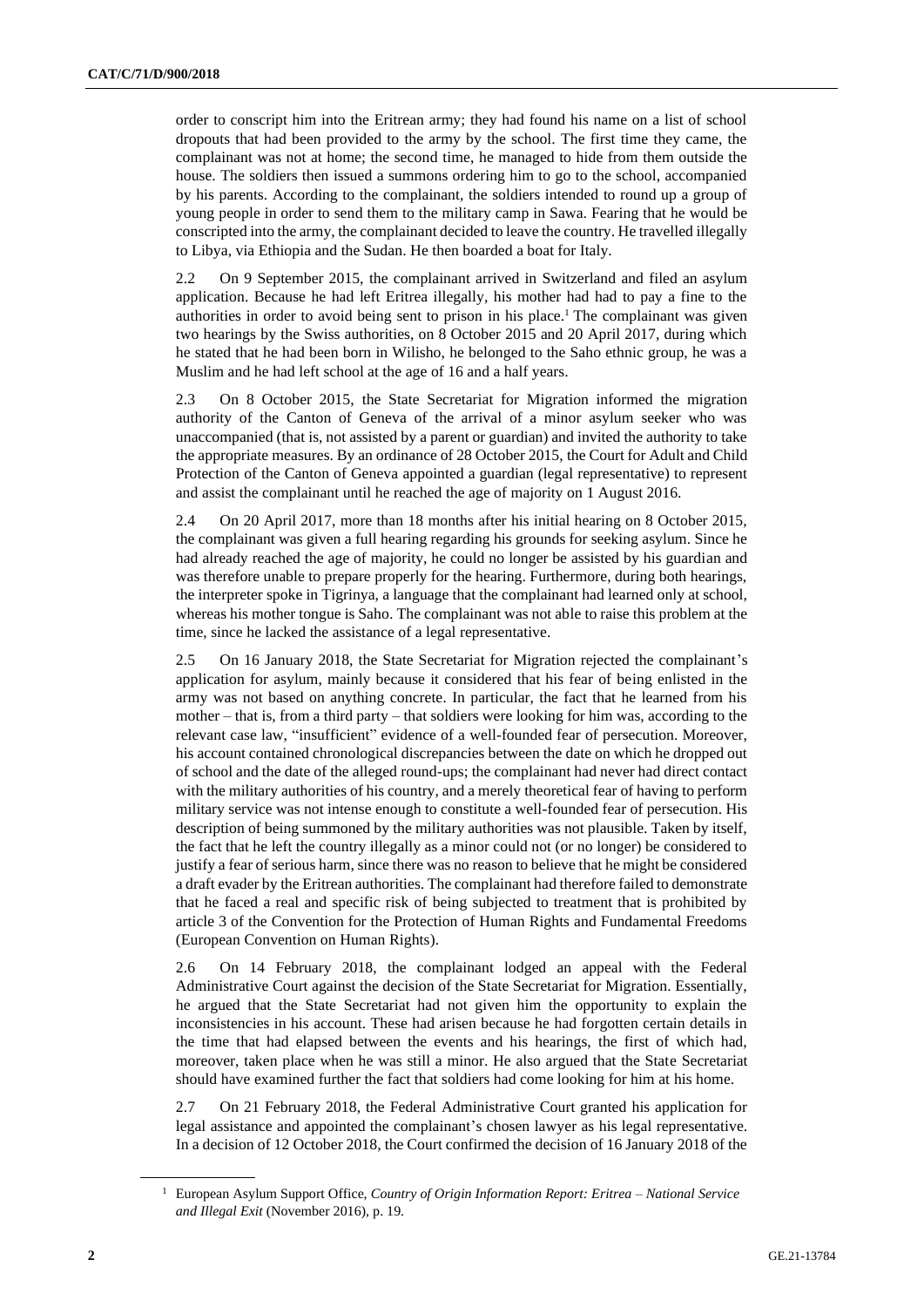State Secretariat for Migration. It noted that "refusal to serve and desertion are indeed severely punished in Eritrea. The penalty that is imposed is generally accompanied by imprisonment in inhuman conditions, and often by torture, since desertion and refusal to serve are considered acts of protest against the regime; as such, this penalty constitutes a form of persecution, and a well-founded fear of being exposed to it leads to recognition as a refugee." However, the Court concluded that in this case, "there was no evidence that the person concerned was actually at risk of being enlisted".

2.8 The Federal Administrative Court mistakenly noted that the complainant belonged to the Tigrinya ethnic group and that he had left school at the age of 15 years. These details are not without importance, as the first would explain any misunderstandings that might have arisen with the Tigrinya interpreter, and the second would make it all the more plausible that the complainant was at risk of being conscripted into the military when he was still a minor.

2.9 The complainant declares that he has exhausted all available domestic remedies and that he has never submitted his complaint for examination under another procedure of international investigation or settlement.

#### **The complaint**

3.1 The complainant argues that the State party would be in breach of its obligations under articles 1 and 3 of the Convention if it returned him to Eritrea, where he would be subjected to acts of torture by the authorities. The Federal Administrative Court did not take into account that ill-treatment and abuse are so widespread within both the military and civilian sectors of the national service that all members of the service face a real and serious risk of being subjected to such abuse. The Court's argument – that is, that the complainant's personal circumstances did not place him at real risk of being subjected to treatment that is prohibited by international law – is not convincing. For example, according to the Court, it was not plausible that soldiers seeking to recruit young people would ask them to present themselves with their parents. Yet it is not hard to imagine the military authorities requesting that the complainant be accompanied by his parents on the grounds that he was still a minor. The Court did not confirm that the complainant's account was implausible and inconsistent, as argued by the State Secretariat for Migration in its decision of 16 January 2018. It would appear, therefore, that the Court did not find this argument convincing. Furthermore, the complainant's statements are actually consistent with the practice of the Eritrean authorities in this regard. Although most recruits are at least 18 years old, there are also some 16-yearolds stationed in Sawa, many of whom are young Eritreans who have dropped out of school, like the complainant.<sup>2</sup> According to the International Labour Organization, it has been confirmed in various reports by non-governmental organizations that almost one third of new conscripts in military training centres are under 18 years old.<sup>3</sup>

3.2 By deciding on the complainant's asylum application after he had reached the age of majority, the State Secretariat for Migration circumvented the principles that apply to the assessment of evidence in connection with asylum applications submitted by minors. If it had dealt with his case as promptly as required by the principle of the best interests of the child, it would have (and easily could have) reached a decision before he became an adult, given that he submitted the application at the age of 17 years and 1 month. In those circumstances, it would have been more likely to give him the benefit of the doubt, in view of the fact that he was not only a minor but also unaccompanied.

3.3 This point is all the more important as the complainant's two hearings were conducted not in Saho, his mother tongue, but in Tigrinya, a language that he had learned only at school, and the hearings took place more than 18 months apart. This could explain any omissions and inconsistencies or contradictions of which he has been accused. In any case, the alleged

<sup>2</sup> Swiss Refugee Council, "Érythrée: recrutement de mineurs" (Eritrea: recruitment of minors) (21 January 2015), p. 3.

<sup>3</sup> International Labour Organization, Individual Case (CAS) – Discussion: 2015, Publication: 104th ILC session (2015), available at

http://www.ilo.org/dyn/normlex/fr/f?p=NORMLEXPUB:13100:0::NO::P13100\_COMMENT\_ID:324 1910.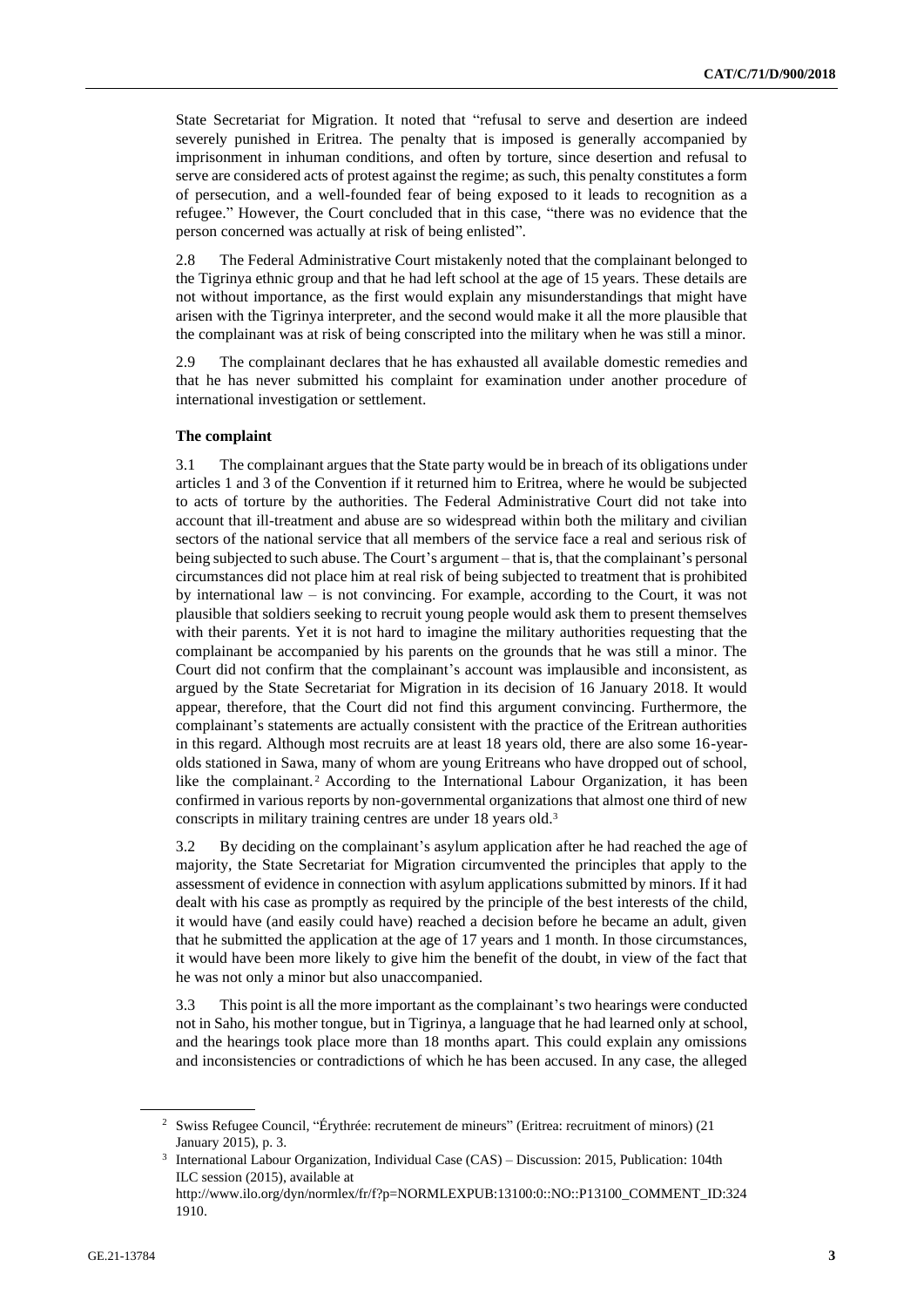contradictions relating to the attempts to find him in Eritrea before his departure are not decisive in this case and should be considered to be of secondary importance.

3.4 The complainant's illegal departure from Eritrea constitutes an aggravating factor that the Federal Administrative Court failed to take into account, in violation of article 3 of the European Convention on Human Rights.<sup>4</sup> According to the findings of the commission of inquiry on human rights in Eritrea published in 2016, the use of torture by Eritrean officials is widespread and systematic in civilian and military detention centres.<sup>5</sup> If the complainant is returned to Eritrea, he does not intend to comply with the Eritrean authorities' requirement that he sign the "regret form", in which he would have to acknowledge that he "regrets having committed an offence by failing to complete his national service" and that he "is prepared to accept any appropriate penalty when the time comes", or to pay the corresponding tax in order to regularize his military situation.<sup>6</sup> Moreover, he cannot be forced to do so without there being a violation of his freedom of opinion or even his dignity.

3.5 The position taken by the Federal Administrative Court did not make sense. On the one hand, the Court recognized that refusal to serve and desertion were severely punished in Eritrea and that the penalty imposed, which was completely arbitrary or disproportionate, was generally accompanied by imprisonment in inhuman conditions for an indefinite period of time, and often by torture that was likely to cause serious physical or psychological harm. According to the Court, refusal to serve and desertion, as well as the illegal departure that usually followed, were considered acts of protest against the regime. The penalty in such cases therefore constituted a form of persecution, and a well-founded fear of being exposed to it led to recognition as a refugee. On the other hand, strangely, the Court seemed to consider (based on the assumption that he had fled his country without having had any prior contact with the military authorities) that he, as a draft evader, would no longer be exposed to such persecution at the hands of the military authorities if he were to return to Eritrea once he had turned 18 years old, that is, the official minimum age for enlistment in the army. Yet, in both these scenarios, what matters is that the complainant is "actually at risk of being enlisted".

3.6 The Federal Administrative Court completely overlooked the complainant's specific status as someone who fled his country in order to avoid conscription. The complainant has now reached the official age for compulsory military service, he is not eligible for exemption therefrom<sup>7</sup> and he would almost certainly be identified and arrested as soon as he arrived in Eritrea. The Court was wrong to conclude that, in the context of compulsory military service, a young draft evader would not be at risk of torture or slavery upon return to Eritrea. There is no evidence that Eritreans who return to their country are no longer at risk of being put in danger or punished, and if there is any doubt, protection should be the priority.<sup>8</sup>

3.7 In a judgment on another case, the Federal Administrative Court itself admitted that it did not have access to reliable sources of information on the human rights situation in Eritrea, for several reasons, including the lack of quality sources (due to methodological problems, bias and insufficiency), the fact that Eritrea was a single-party State, the lack of government transparency, the restrictions on the freedom of expression and movement of those who worked for foreign missions in Eritrea and the fact that representatives of international human rights organizations were unable to gain access to the country. <sup>9</sup> Furthermore, in another judgment, the Court declared that forced removals to Eritrea were, as a general rule, not feasible, and that it had left undecided the question of whether they

<sup>4</sup> See, inter alia, European Court of Human Rights, *M.O. v. Switzerland* (application No. 41282/16), judgment of 20 June 2017, para. 79.

<sup>5</sup> A/HRC/32/47, para. 39.

 $6$  See, inter alia, A/HRC/RES/38/15, para. 6 (j).

<sup>7</sup> European Asylum Support Office, *Country of Origin Information Report: Eritrea – National Service and Illegal Exit* (November 2016), p. 42.

<sup>&</sup>lt;sup>8</sup> Here the complainant is quoting remarks made by the former Special Rapporteur on the human rights of migrants; see Radio Télévision Suisse, "La gestion des réfugiés érythréens par la Suisse critiquée par l'ONU" (Switzerland criticized by the United Nations for its management of Eritrean refugees), 17 February 2017.

<sup>9</sup> Switzerland, Federal Administrative Court, Reference Judgment D-2311/2016, 17 August 2017.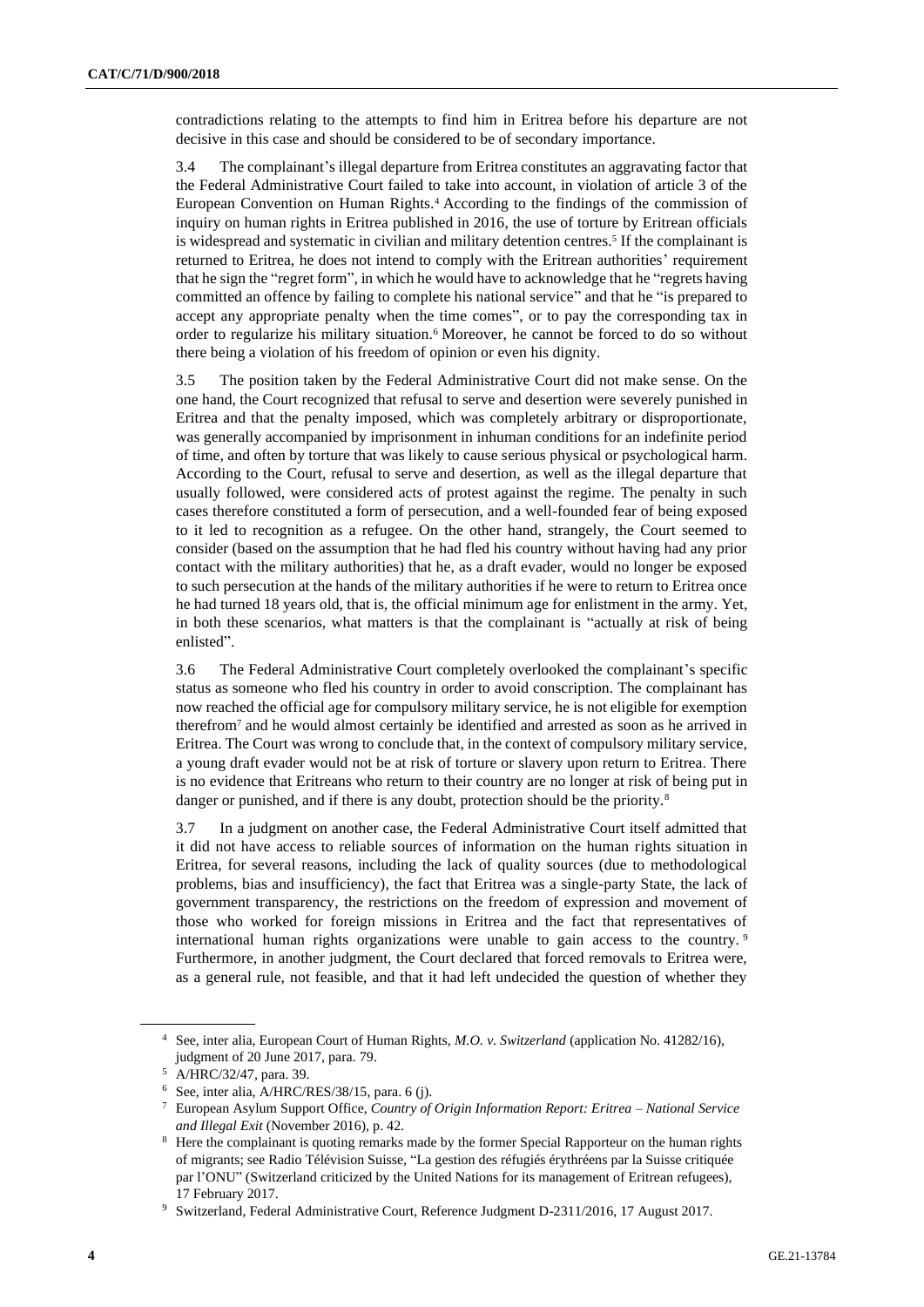were lawful.<sup>10</sup> Given that the Court expressly refrained from deciding on the lawfulness of forced removals, it is hard to understand how the Court subsequently reached the conclusion that returning the complainant, who was a draft evader and therefore likely to be subject to forced removal, would not be against international law.

3.8 The complainant also argues that returning him to Eritrea, where he would be exposed to cruel, inhuman or degrading treatment, would constitute a violation of article 16 of the Convention. According to several reliable reports, military service in Eritrea amounts to slavery and forced labour.<sup>11</sup> The Federal Administrative Court did not properly explain why it had diverged from this position. To date, the situation in Eritrea has not improved.<sup>12</sup>

#### **State party's observations on the merits**

4.1 In its observations of 7 June 2019, the State party provides detailed information on asylum procedures in Switzerland and asserts that the complaint ought to be rejected on the merits. The State party recalls the considerations that must be taken into account in assessing whether the complainant runs a foreseeable, present, personal and real risk of being subjected to torture upon return to his country of origin: evidence of a consistent pattern of gross, flagrant or mass violations of human rights in the country of origin; any claims of torture or ill-treatment in the recent past and independent evidence to support those claims; the political activity of the complainant within or outside the country of origin; and any evidence as to the credibility of the complainant and the general veracity of his claims, despite some inconsistencies in his presentation of the facts or some lapses of memory.

4.2 The existence of a consistent pattern of gross, flagrant or mass violations of human rights in a country does not, in itself, constitute sufficient grounds for determining that a particular person would be subjected to torture upon return to that country. The Committee must establish whether the complainant is "personally" at risk of being subjected to torture in the country to which he would be returned. Additional grounds must be adduced in order for the risk of torture to qualify as "foreseeable, real and personal". The risk of torture must be assessed on grounds that go beyond mere theory or suspicion.

4.3 The State party then describes the Swiss authorities' practice when it comes to processing asylum applications from Eritrean nationals. The State Secretariat for Migration constantly evaluates reports on Eritrea and exchanges information with experts and partner authorities. On that basis, it gives an updated appraisal of the situation, which serves as a basis for Swiss asylum practice. In May 2015, the State Secretariat prepared a report entitled *Érythrée – Étude de pays* (Eritrea – Country Focus), which brings together all this information. This report was approved by four partner authorities, a scientific expert and the European Asylum Support Office. In February and March 2016, members of the State Secretariat undertook a mission to Eritrea in order to review, develop and supplement this information, in the light of other sources that had become available in the meantime. The Secretariat published an update, based on all the information gathered, on 10 August 2016.<sup>13</sup> In reports published between December 2015 and August 2016, several national authorities – such as those of Sweden and Norway, and the Home Office of the United Kingdom of Great Britain and Northern Ireland – reached similar conclusions.

4.4 Since January 2017, the Federal Administrative Court has handed down three reference judgments concerning Eritrea, <sup>14</sup> in which it discusses specific limitations relating to the availability of information on the situation in Eritrea. In its judgment of 10 July 2018, the Court also devoted two and a half pages to discussing the shortcomings of some important categories of sources regarding Eritrea and stated that it had some methodological reservations about all the available sources. In that judgment, the Court took into account the

<sup>&</sup>lt;sup>10</sup> Switzerland, Federal Administrative Court, Reference Judgment E-5022/2017, 10 July 2018.

<sup>11</sup> A/HRC/32/47, paras. 65–68.

<sup>12</sup> Amnesty International, *Amnesty International Report 2017/18: The State of the World's Human Rights*, pp. 188–190; and A/HRC/38/50, para. 100.

<sup>&</sup>lt;sup>13</sup> State Secretariat for Migration, "Focus Eritrea: Update Nationaldienst und illegale Ausreise" (Focus on Eritrea: Update on National Service and Illegal Exit), 10 August 2016.

<sup>14</sup> Judgments D-7898/2015 of 30 January 2017, D-2311/2016 of 17 August 2017 and E-5022/2017 of 10 July 2018.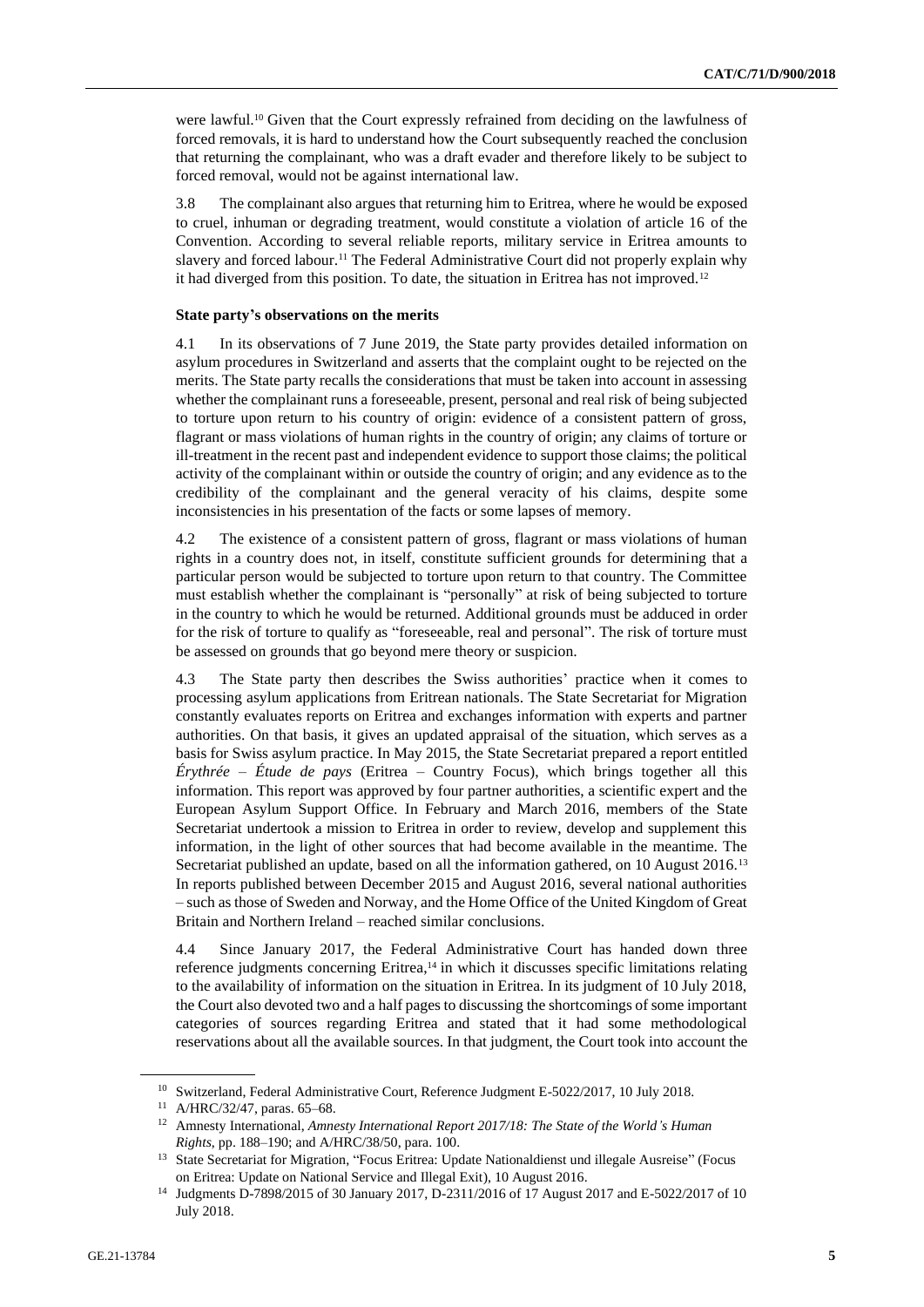available information on Eritrea, in accordance with the quality standards and scientific methods approved by the European Union authorities and member State authorities that are responsible for issues relating to migration, especially asylum and removal. Keeping in mind the challenges faced by those seeking information on Eritrea, the Court took into consideration not only the facts reported, quite a while ago in some cases, by international human rights organizations, but also the facts reported more recently by foreign journalists and specialists from European authorities in the context of information-gathering missions to the country. The Court therefore examined the situation in Eritrea in great detail, over tens of pages, drawing on a large number of sources. It evaluated the information, reports and arguments contained in those sources very carefully. In its judgments on recent cases concerning Eritrea, including Judgment E-1218/2019 of 16 April 2019, the Court confirmed its earlier findings. That is why the State party considers those judgments to be relevant to the present case.

4.5 According to the Swiss migration authorities, refusal to perform military service and desertion are not, in themselves, enough to justify recognition as a refugee. However, asylum seekers must be recognized as refugees in cases where refusal to serve or desertion entails persecution. If the examination of an individual case reveals that the person concerned would be not only punished in order to ensure his or her compliance with military obligations but also considered a political opponent and subjected to disproportionate punishment and inhuman treatment, the person is considered to be at risk of persecution under refugee law.

4.6 The Federal Administrative Court has noted that refusal to serve and desertion are severely punished in Eritrea. The penalty that is imposed is generally accompanied by imprisonment in inhuman conditions, and often by torture, since desertion and refusal to serve are considered acts of protest against the regime. As such, this penalty constitutes a form of persecution, and a well-founded fear of being exposed to it leads to recognition as a refugee. However, a fear of this kind is only well founded if the person concerned has already actually been in contact with the military authority or another authority, provided this contact implied that the person would soon be recruited (for example, the receipt of a summons from the army). It is not enough for there to be merely a possibility that the person may receive a summons at some point in the future. Moreover, the fact that the person may have to do military service is not, in itself, decisive. The question of whether the potential enlistment of the person concerned in the national service upon his or her return to Eritrea would constitute treatment that is prohibited by international law therefore relates to the question of whether removal is lawful and enforceable. The execution of a removal order is unlawful in cases where Switzerland, under public international law, cannot force a foreign national to travel to a given country and where no other State has declared that it is willing to receive the person, in accordance with the principle of non-refoulement. Under domestic law, a removal order is unenforceable if the removal or expulsion of the foreign national to his or her country of origin would actually put him or her in danger, for example if there is a war, a civil war or widespread violence or if the person needs medical treatment.

4.7 Since June 2016, the State Secretariat for Migration has taken the position that the mere fact that a person left Eritrea illegally does not expose that person to certain persecution upon return to the country. Consequently, Eritrean nationals who have not yet been summoned for national military service, who are exempt from service or who have been released from service are no longer recognized as refugees on that basis alone. Nevertheless, the State Secretariat still examines every asylum application carefully. The Federal Administrative Court confirmed and explained this practice in the reference judgments mentioned above.

4.8 In Reference Judgment D-7898/2015 of 30 January 2017, the Federal Administrative Court discussed the likelihood of Eritreans who had left their country illegally being persecuted on those grounds if they returned to the country. The Court summarized its findings recently in Judgment E-1218/2019 of 16 April 2019. After a thorough analysis of the available information, it reached the conclusion that the practice of granting refugee status solely on the grounds of illegal departure from Eritrea could no longer be followed. This assessment is based primarily on the observation that members of the Eritrean diaspora, some of whom left the country illegally, are able to return to Eritrea for short stays without coming to any harm. Consequently, individuals who left Eritrea without authorization can no longer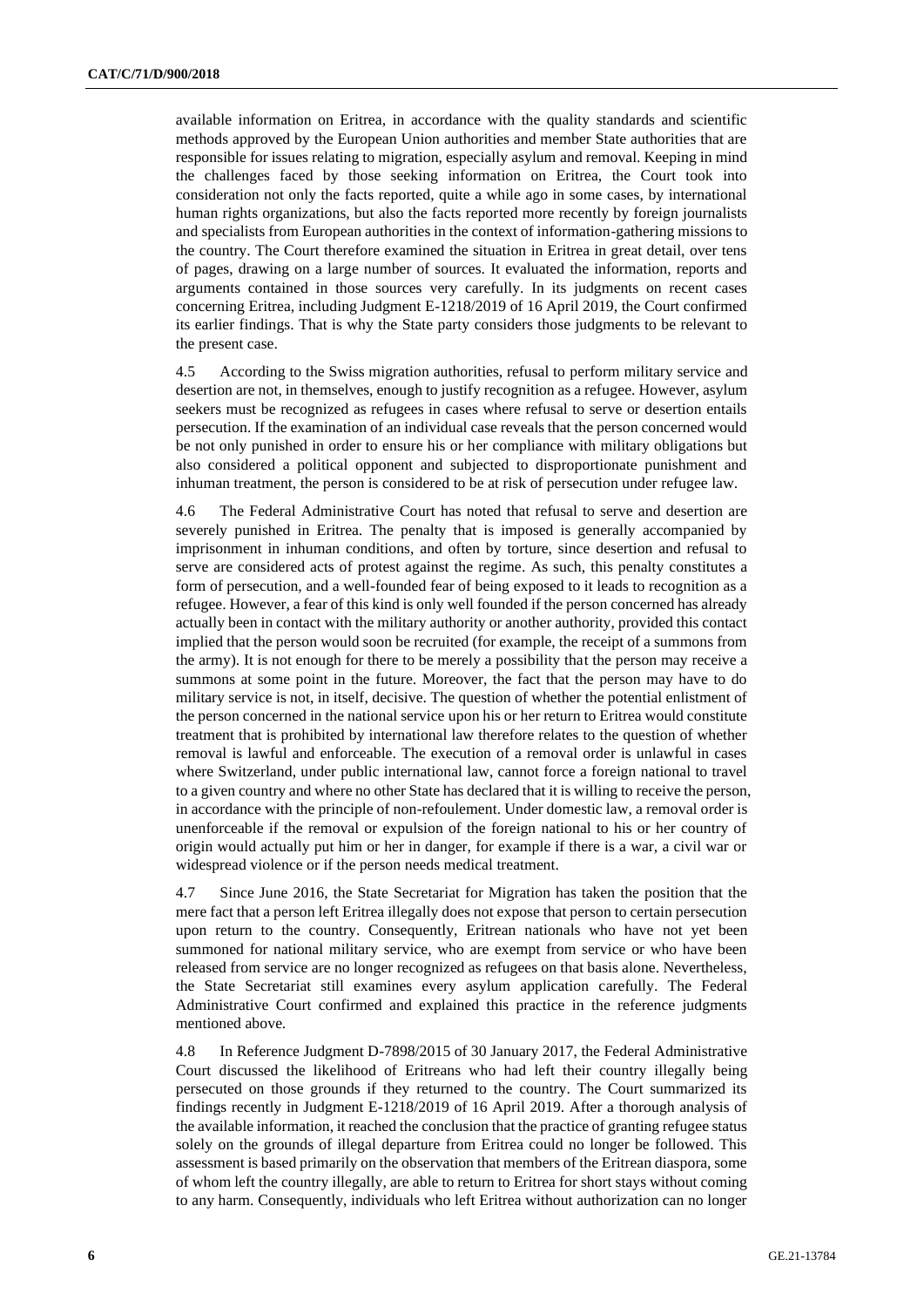be considered, as a general rule, to be at risk of severe punishment and thus eligible for asylum.

4.9 In this case, the expulsion of the complainant would not be unenforceable. Eritrea is not in a situation of war, civil war or widespread violence that would lead automatically – and regardless of the circumstances of the case – to the assumption that anyone from that country faced real danger. Moreover, the living conditions there have improved, despite ongoing economic problems; the situation has stabilized as regards the state of medical resources, access to water and food, and training conditions. In addition, a large proportion of the population receives substantial remittances from the diaspora. The peace agreement that was signed with Ethiopia on 9 July 2018 put an end to the conflict between the two countries. In this context, removal orders are enforceable unless, owing to specific personal circumstances, the person's life would be in danger if he or she were to be returned; the execution of such orders no longer requires the existence of particularly favourable individual circumstances, as stipulated in earlier case law. The risk of being enlisted in the national service can no longer be considered, in itself, an obstacle to the execution of a removal order.

4.10 Furthermore, the expulsion of the complainant would not be unlawful. For the reasons given by the Federal Administrative Court in Reference Judgment E-5022/2017 of 10 July 2018, all persons who state that they left their country for fear of being summoned for national service must also demonstrate that it is highly likely that they would be subjected personally – and not simply by an unfortunate coincidence – to measures that are incompatible with the relevant provisions of international law. In the present case, according to the complainant, the Court based its decision solely on information from the Eritrean authorities and did not examine the situation of persons who are returned to Eritrea in sufficient depth. Yet it is clear from the judgment in question, and from the other judgments mentioned above, that the relevant case law is based on a wide range of sources, including reports drawn up by international organizations, other case law and press articles.

4.11 The case of *M.O. v. Switzerland*, which is cited by the complainant, is not relevant. In its judgment on that case, the European Court of Human Rights held that the general human rights situation in Eritrea did not prevent the applicant's removal per se. The Court did not accept that illegal departure from Eritrea was enough to justify granting refugee status to an Eritrean asylum seeker.

4.12 The complainant is also critical of the fact that according to the case law of the Federal Administrative Court, national service in Eritrea should be considered forced labour rather than slavery. However, it should be recalled that this classification is based on Judgment E-5022/2017 of 10 July 2018, in which the Court analysed this terminology issue in the light of the Slavery Convention of 25 September 1926 and the relevant case law of other national courts and the European Court of Human Rights. The Federal Administrative Court concluded that the exercise of the powers attaching to the right of ownership is the essential defining feature of slavery, under article 1 of the Slavery Convention, and that Eritrean national service cannot be said to have this feature. As regards servitude, the Court held that servitude was a permanent state and that it could not assume that the same was true of national service. This approach is in line with that of the Human Rights Council: in its resolution 38/15 of 6 July 2018, the Council did not mention slavery when referring to the report of the Special Rapporteur on the situation of human rights in Eritrea.<sup>15</sup>

4.13 In addition, the complainant has not provided any new information that relates to him specifically and that suggests he would be at risk of prohibited treatment if he were to perform military service. In reality, he is trying to have the situation in Eritrea reassessed to his advantage, without presenting conclusive arguments linked to his personal situation. Lastly, as mentioned above, the complainant cannot be considered a draft evader.

4.14 According to the conclusions reached by the Federal Administrative Court after a detailed analysis of the Eritrean national service, ill-treatment and abuse are not so widespread within the service that all members face a real and serious risk of being subjected to such abuse. It therefore cannot be said that the complainant would be at serious risk of being exposed to a violation of the prohibition on forced or compulsory labour if he were to

<sup>15</sup> See A/HRC/RES/38/15.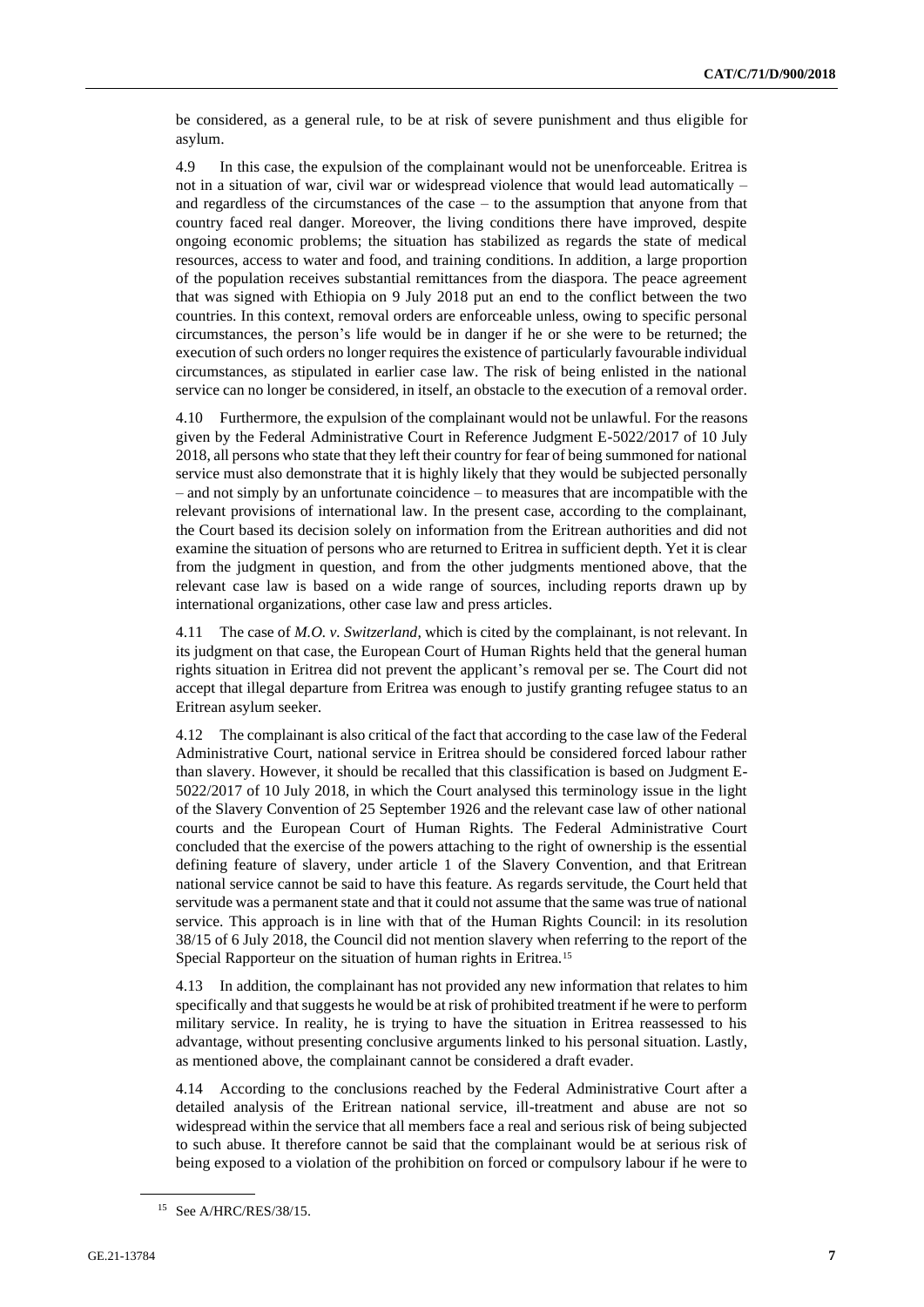perform national service. The possibility that the complainant might be required to do national military service upon his return to Eritrea contravenes neither article 3 nor article 16 of the Convention.

4.15 The complainant does not claim to have been tortured or ill-treated in his country of origin. There is also nothing in his case file to suggest that members of his family have been exposed to such treatment, for example as a result of his departure. He does not claim to have engaged in political activity within or outside his country of origin. As regards his personal situation, the complainant argues that he would be at risk of being subjected to treatment that is prohibited by article 3 of the Convention because he has reached the age of majority. However, as is clear from the case law of the Federal Administrative Court, the mere fact that a person left Eritrea illegally no longer justifies recognition as a refugee, and there is only a risk of penalties upon return in cases where additional negative factors are involved. According to this case law, only if such factors were involved would the complainant be considered an undesirable person by the Eritrean authorities. Despite the fears expressed by the complainant, there are no such factors involved in this case. There is no evidence in the case file that the complainant avoided military service. The complainant has not, at any stage of the proceedings, provided credible evidence that he was officially targeted for recruitment or that he refused to comply with a military summons. He is therefore wrong to call himself a "young draft evader". The sole fact that he left his country illegally and then reached the age for enlistment does not mean that he can be classed as someone who avoided military service.

4.16 The complainant criticizes the national authorities for considering that his account lacked credibility. Contrary to his claims, this lack of credibility was noted by both the State Secretariat for Migration and the Federal Administrative Court. The Court noted, in particular, that his claims lacked substance and that his statements about soldiers visiting his home were mere conjectures that he failed to substantiate. According to the Court, his claim that the request that he present himself at school with his parents should be understood as a military summons was clearly illogical, for it was hard to imagine, given the situation in the country, that soldiers trying to recruit young people would ask them to come with their parents. In his communication, the complainant does not provide any information that would be conducive to a different interpretation of the situation. In particular, the argument that 16-year-olds are also in danger of being enlisted is not relevant by itself, since it does not relate to the complainant's individual situation, bearing in mind that he has not shown that he was, at any point in his life, in contact with the military authorities or targeted by them.

4.17 In fact, at his first hearing, the complainant simply stated that he had left his country because there had been round-ups in his region. There is no reason to presume that he was likely to be affected by those round-ups, and he cannot be considered a potential recruit solely on the grounds that he dropped out of school. In addition to this, when he was asked at his second hearing about his reasons for seeking asylum, the complainant initially admitted that he had left Eritrea because the living conditions were difficult and because he wanted a better future; it was only later that he mentioned the round-ups. In his communication, the complainant does not present any new arguments relating to the credibility of his reasons for seeking asylum; he simply contests the national authorities' assessment of the facts.

4.18 The complainant then makes several references to procedural errors. To begin with, he claims that the State Secretariat for Migration waited, unfairly, for him to reach the age of majority before holding the second hearing; in doing so, it prevented him from being assisted by a guardian and thus from being able to present his reasons for seeking asylum in a clear and concise manner. However, this accusation is not based on anything concrete. The second hearing was indeed held 18 months after the first one, but there is no evidence to suggest that this was a premeditated attempt to deprive him of procedural safeguards. The complainant was able to freely express his reasons for seeking asylum at that hearing, in which a representative of a charitable organization also participated, with his consent. The representative raised no concerns about the record of the proceedings or the hearing itself. Ultimately, if the complainant and his guardians felt that the proceedings before the State Secretariat were taking too long, they could and should have raised the issue with the Secretariat in a timely manner; they did not do this at any point in the proceedings. It should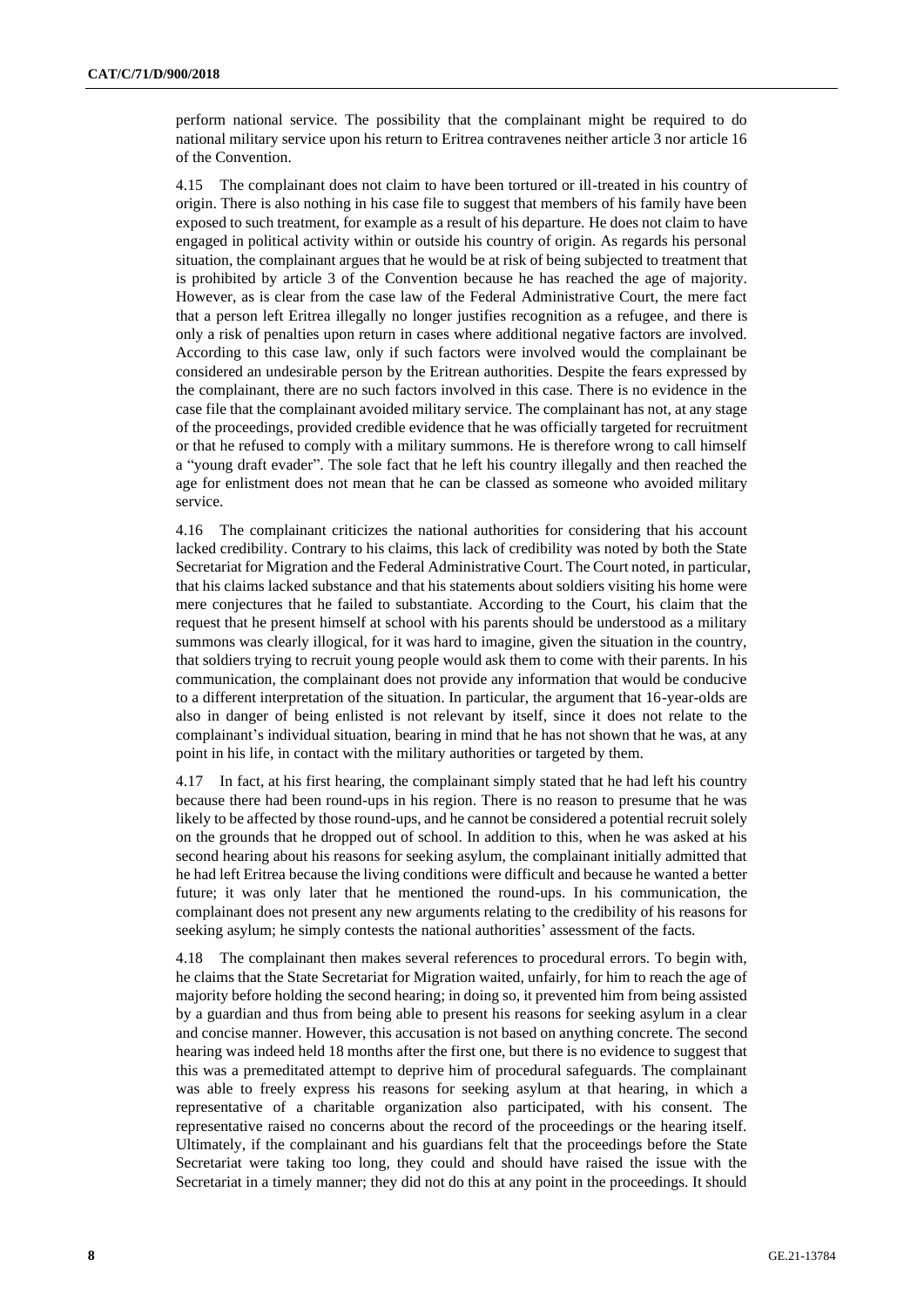also be noted that this allegation of wrongdoing was examined by the Federal Administrative Court after an appeal was lodged through counsel.

4.19 The complainant also claims that he was questioned in Tigrinya but that his mother tongue is Saho. Yet he stated at the first hearing and recorded on his personal data sheet that his mother tongue was Tigrinya.<sup>16</sup> He said that he could understand the interpreter, he did not report any problems of communication with his interviewers and he requested only one correction to the record of the second hearing, after reading it in Tigrinya. Lastly, he confirmed that his statements had been accurately reflected in the records of the proceedings. The representative of a charitable organization, meanwhile, made no complaints about the hearing. There is nothing to suggest that the complainant encountered any problems of a linguistic nature.

4.20 In sum, there is no reason to diverge from the finding that the complainant's claims lack credibility, especially as the proceedings before the relevant national bodies were properly conducted. Therefore, the complainant has not thoroughly demonstrated that he runs a personal, foreseeable, real and present risk of being subjected to torture or ill-treatment if he is returned to Eritrea.

#### **Complainant's comments on the State party's observations**

5.1 In his comments of 13 August 2019, the complainant refers to the Common European Union Guidelines for Processing Country of Origin Information, which are cited by the State party. According to these guidelines, if it is generally the case that there is little information available on the country or the subject concerned, that should be taken into account. Since there is little verifiable information on the situation in Eritrea, the State party's argument that the Federal Administrative Court has examined the situation in detail, drawing on a large number of sources, is not very convincing. Indeed, the Court itself acknowledged, in a twoand-a-half-page discussion, that it had some methodological reservations about all the available sources. The lack of information on the situation in Eritrea is confirmed by the very sources that are mentioned by the State party.<sup>17</sup> The State party does not mention any sources to support its claim that an asylum seeker who left Eritrea illegally as a minor in order to avoid his current or future military obligations, who reached the age of majority in the host country and who was forced to return to Eritrea, would not be at risk of being subjected to torture or ill-treatment in Eritrea. The State party does not mention any sources to support the finding of the Court, in Reference Judgment D-7898/2015 of 30 January 2017, that Eritrean nationals had supposedly returned to the country from abroad without coming to any harm. This finding is therefore groundless. Given that the Court did not have enough comprehensive and reliable information to be able to assess the situation of young Eritrean returnees, the State party cannot legitimately claim, except tautologically, that the Court carried out a thorough analysis of the available information in this case.

5.2 As a draft evader and a young man of recruitable age, the complainant belongs ipso facto to a vulnerable group, and therefore to a group that is at risk of being exposed to treatment that violates international law. The fact that a person belongs to such a group is a deciding factor in the assessment of whether he or she would be at risk in the event of expulsion. The European Court of Human Rights has established that desertion constitutes a risk factor in cases of expulsion to Eritrea.<sup>18</sup> The complainant also refers to the case of *X v*. *Denmark*, <sup>19</sup> in which the Human Rights Committee found that the expulsion of the author to

<sup>&</sup>lt;sup>16</sup> The State party provides a copy of this bilingual data sheet, which is written in Tigrinya and German. According to the sheet, the complainant was born on 1 January 1998, his mother tongue is Tigrinya and he is a Christian. The sheet is dated 9 September 2015 but is not signed.

<sup>17</sup> European Asylum Support Office, *Country of Origin Information Report: Eritrea – National Service and Illegal Exit* (November 2016), p. 15.

<sup>18</sup> European Court of Human Rights, *Said v. Netherlands* (application No. 2345/02), judgment of 5 July 2005, paras. 54–55.

<sup>19</sup> CCPR/C/110/D/2007/2010.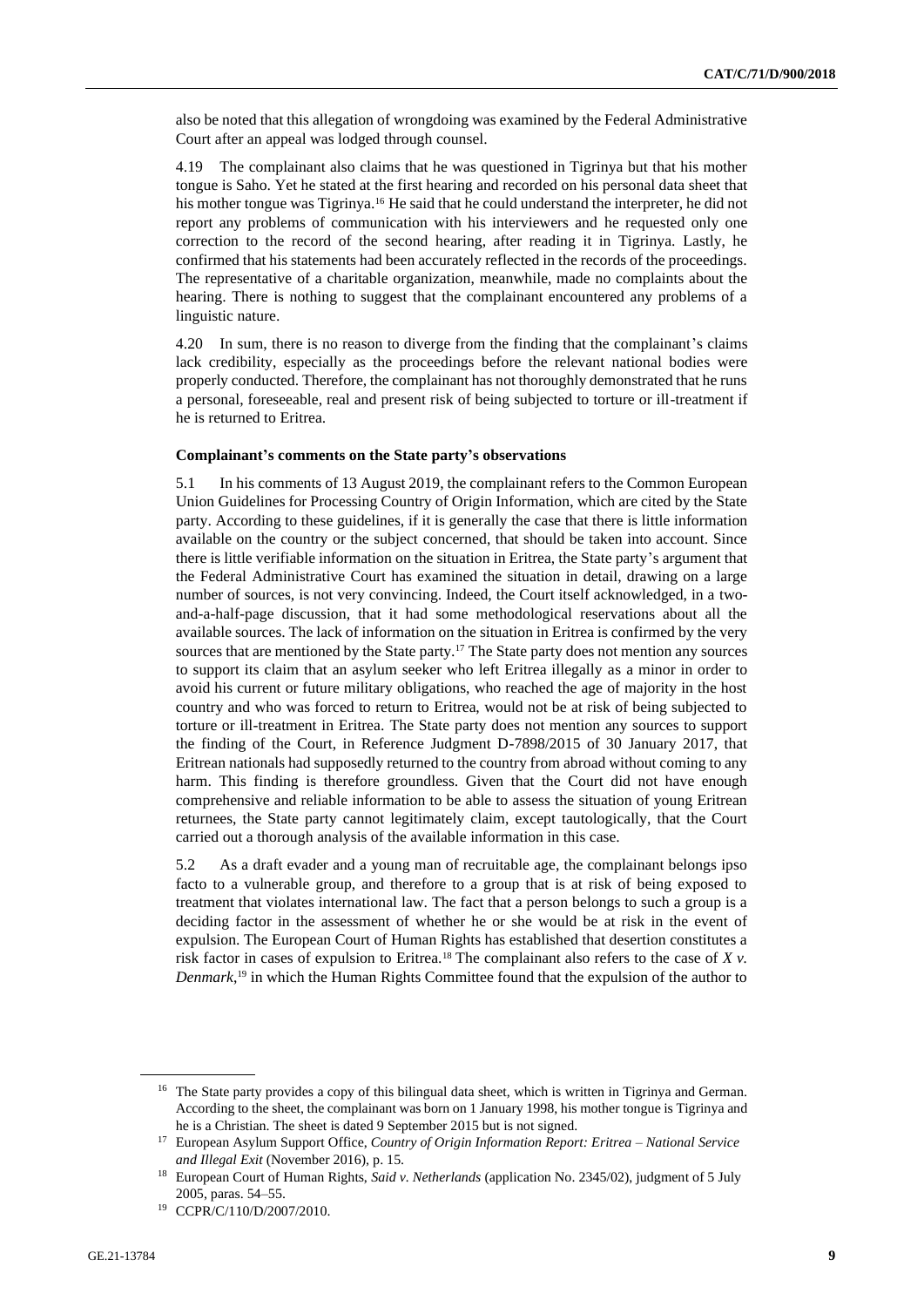Eritrea would constitute a violation of article 7 of the International Covenant on Civil and Political Rights.<sup>20</sup>

5.3 The complainant rejects the State party's argument that the sole fact that he left his country illegally and then reached the age for enlistment does not mean that he can be classed as someone who avoided military service. According to the complainant, for the purposes of asylum, all that matters is whether the persecutor wishes to gain access to the person in question for one of the reasons listed in the relevant law. Before he left Eritrea, the complainant had dropped out of school and was therefore being looked for by the military authorities. Although the official age for conscription is the age of majority, that is, 18 years, the Government of Eritrea organizes round-ups in villages on a regular basis in order to forcibly recruit young persons from the age of 15 or 16 years, especially those who are not enrolled in school.<sup>21</sup>

5.4 The complainant also rejects the Federal Administrative Court's argument that the concepts of slavery and servitude are not applicable to the national regime in Eritrea.<sup>22</sup> In the case *M.G. v. Switzerland*, the Committee explicitly agreed with the commission of inquiry on human rights in Eritrea that, given the indefinite duration of military service, there were reasonable grounds to believe that it constituted no less than the enslavement of a whole population and therefore a crime against humanity.<sup>23</sup>

5.5 To date, the Swiss authorities have not assessed the situation faced by young persons who are forced to return to Eritrea after they have reached the age for recruitment into the national service. Simply by leaving Eritrea illegally when they were coming up to the age for military recruitment, they had shown from the outset that they were unwilling to perform military service.

5.6 As regards the length of the proceedings before the State Secretariat for Migration, the fact that the complainant's guardians did not raise the issue cannot, by any means, be held against him. Moreover, when he was a minor, the complainant unfortunately did not receive any legal assistance that would have enabled him to prepare for the hearing on his reasons for seeking asylum.

5.7 The complainant maintains that his mother tongue is Saho and that his hearings should therefore have been conducted in this language. At the hearing concerning his reasons for seeking asylum, he was told that there were no Saho interpreters available in Switzerland and that one would have to be called in from Germany (if he is not mistaken), which would delay the proceedings. That was why he agreed to have a Tigrinya interpreter. The fact that he said he could understand the interpreter when he was asked just once, at the very beginning of the hearing, whether he could, does not prove that he was actually able to understand the questions that were translated by the interpreter and to make himself understood by the interpreter. The personal data sheet, which states that his mother tongue is Tigrinya, was clearly filled in without his knowledge, since it was not signed by him. The sheet also misstates his religion and date of birth.

5.8 In his additional comments of 6 December 2019, the complainant cites a report written by the State Secretariat for Migration and published by the European Asylum Support Office in September 2019. <sup>24</sup> According to this report, minors in Eritrea were being forcibly recruited for military service, the treatment of recruits in Eritrean prisons had not improved, the fate of most persons who had been returned to Eritrea was unknown, and there were reports that many of them had been sent to a prison near Teseney, where torture had been reported.

<sup>&</sup>lt;sup>20</sup> See also "Report of the detailed findings of the Commission of Inquiry on Human Rights in Eritrea" (A/HRC/29/CRP.1), para. 1264, available on the website of the Commission of Inquiry [\(www.ohchr.org/en/hrbodies/hrc/coieritrea/pages/reportcoieritrea.aspx\)](http://www.ohchr.org/en/hrbodies/hrc/coieritrea/pages/reportcoieritrea.aspx).

<sup>21</sup> Proclamation on National Service (No. 82/1995), 23 October 1995, arts. 14 (2) and (3); and Human Rights Watch, *"They Are Making Us into Slaves, Not Educating Us" – How Indefinite Conscription Restricts Young People's Rights, Access to Education in Eritrea* (August 2019), pp. 46–50.

<sup>22</sup> A/HRC/41/53, paras. 28, 30 and 74; A/HRC/38/50; and A/HRC/RES/38/15, para. 6 (f).

<sup>23</sup> *M.G. v. Switzerland* (CAT/C/65/D/811/2017), para. 7.3.

<sup>24</sup> European Asylum Support Office, *Eritrea National Service, Exit, and Return – Country of Origin Information Report* (September 2019).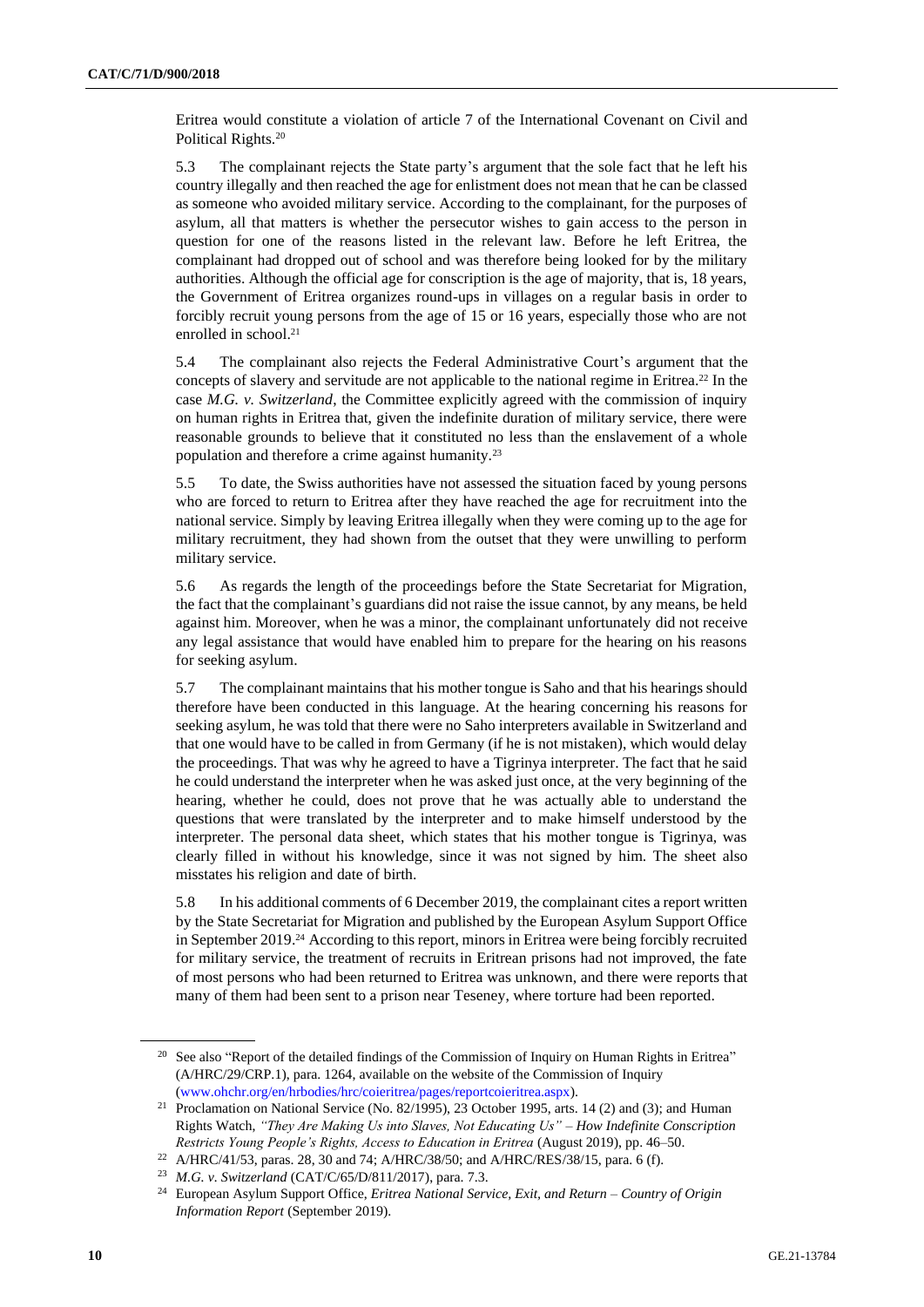#### **State party's additional observations on the merits**

6.1 In its additional observations of 26 September 2019, the State party maintains its position and states that it does not carry out forced removals of Eritreans, because Eritrea does not allow such measures to be taken against its nationals. Forced removal of such persons is therefore impossible, which means that there is no need to examine whether it is lawful. However, it is possible for the complainant to leave voluntarily, provided he takes the necessary steps.

6.2 On 9 January 2020, the State party transmitted to the Committee its response, dated 7 January 2020, to the joint request concerning the situation of Eritrean asylum seekers in Switzerland that was made on 19 June 2019 by the Special Rapporteur on the situation of human rights in Eritrea, the Special Rapporteur on the human rights of migrants and the Special Rapporteur on torture and other cruel, inhuman or degrading treatment or punishment. In its response, the State party notes, among other things, that the State Secretariat for Migration continually reviews the situation in Eritrea and adjusts its asylum and removal practices if necessary. The State party then describes in detail how these practices have changed since 2012.

### **Issues and proceedings before the Committee**

#### *Consideration of admissibility*

7.1 Before considering any claims contained in a communication, the Committee must decide whether or not it is admissible under article 22 of the Convention. The Committee has ascertained, as it is required to do under article  $22(5)$  (a) of the Convention, that the same matter has not been and is not being examined under another procedure of international investigation or settlement.

7.2 The Committee recalls that, in accordance with article 22 (5) (b) of the Convention, it does not consider any communication from an individual unless it has ascertained that the individual has exhausted all available domestic remedies. The Committee notes that, in the present case, the State party has not challenged the admissibility of the complaint on these or any other grounds. As the Committee finds no obstacles to admissibility, it declares the present complaint admissible and proceeds to its consideration on the merits.

#### *Consideration of the merits*

8.1 The Committee has considered the present communication in the light of all the information made available to it by the parties, in accordance with article 22 (4) of the Convention.

8.2 In the present case, the Committee must first determine whether the removal of the complainant to Eritrea would constitute a violation of the State party's obligation under article 3 of the Convention. The Committee recalls its general comment No. 4 (2017), according to which: (a) the non-refoulement obligation exists whenever there are "substantial grounds" for believing that the person concerned would be in danger of being subjected to torture in a State to which he or she is facing deportation, either as an individual or as a member of a group that may be at risk of being tortured in the State of destination; and (b) the Committee's practice has been to determine that "substantial grounds" exist whenever the risk of torture is "foreseeable, personal, present and real". <sup>25</sup> It also recalls that the burden of proof is upon the author of the communication, who must present an arguable case, that is, submit substantiated arguments showing that the danger of being subjected to torture is foreseeable, present, personal and real. However, when complainants are in a situation where they cannot elaborate on their case, the burden of proof is reversed and the State party concerned must investigate the allegations and verify the information on which the communication is based.<sup>26</sup> The Committee gives considerable weight to findings of fact made by organs of the State party concerned; however, it is not bound by such findings and will

<sup>25</sup> General comment No. 4, para. 11.

<sup>26</sup> Ibid., para. 38.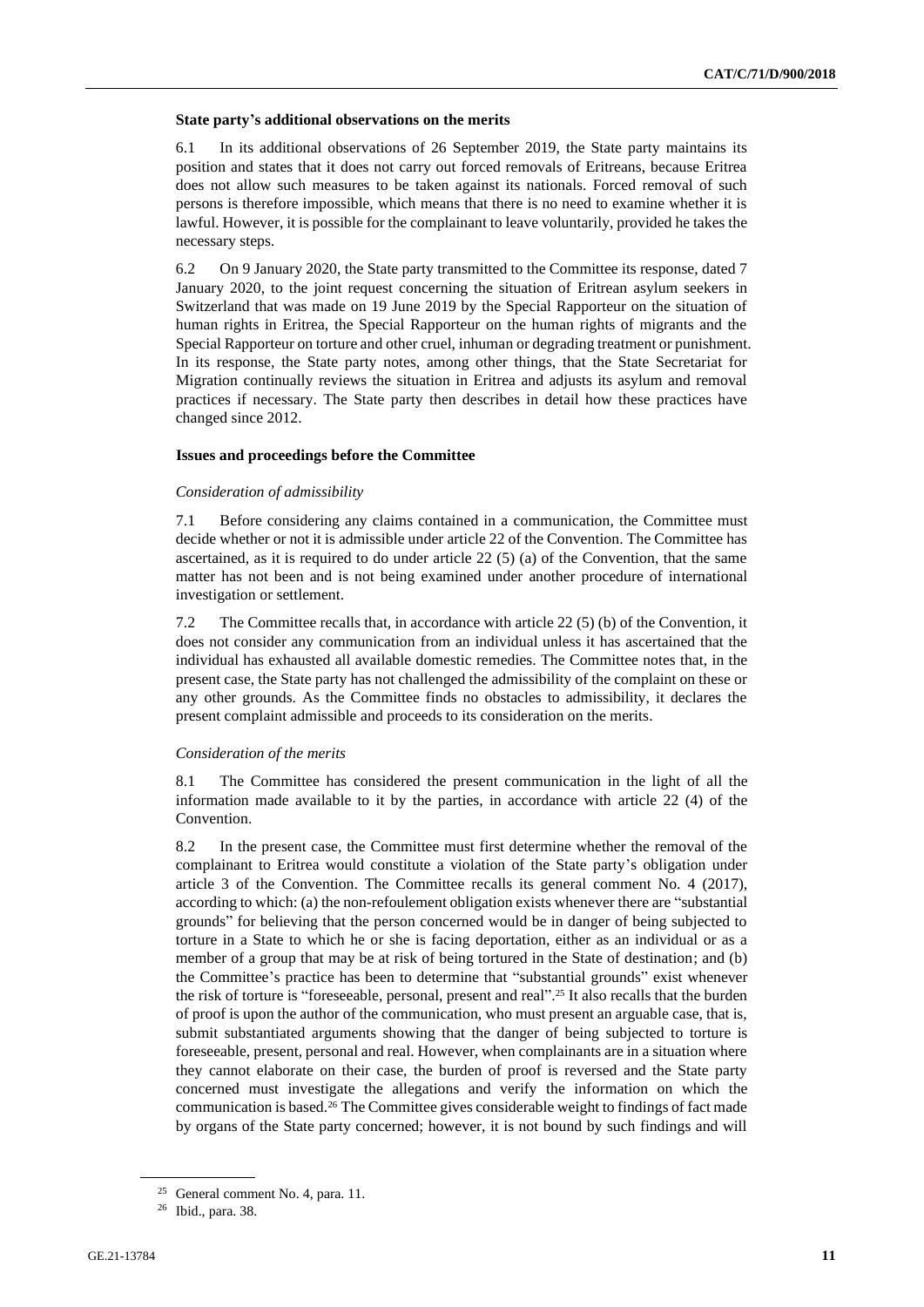make a free assessment of the information available to it in accordance with article 22 (4) of the Convention, taking into account all the circumstances relevant to each case.<sup>27</sup>

8.3 The Committee notes the complainant's claim that, in order to conscript him into the army, soldiers came to his home twice, in vain, and then issued a summons stating that he must go to the school, accompanied by his parents. According to the complainant, the fact that he is a draft evader who left Eritrea illegally puts him at risk of being subjected to torture if he were to be returned to the country. On the other hand, the Committee notes that, according to the State party, there is no indication that there are substantial grounds for fearing that he would face a specific and personal risk of being subjected to torture upon his return to Eritrea, and that his allegations and evidence have been considered to be implausible.

8.4 The Committee notes the course of the complainant's asylum application procedure before the Swiss authorities. In this regard, it recalls that the right to an effective remedy contained in article 3 of the Convention requires, in this context, an opportunity for an effective, independent and impartial review of the decision to expel or return someone, once that decision has been made, when there is a plausible allegation that article 3 issues have arisen.<sup>28</sup> The Committee notes that, according to the complainant, the hearings on his reasons for seeking asylum should have been conducted in Saho, not Tigrinya. He claims to have mentioned that his mother tongue was Saho at the hearing with the Swiss authorities concerning his reasons for seeking asylum and to have been told that there were no Saho interpreters available in Switzerland but that one could be called in from Germany. He reportedly then agreed to be questioned in Tigrinya, so as not to delay the proceedings. The Committee notes that, according to the record of the second hearing, the complainant stated that his mother tongue was Tigrinya and that his knowledge of this language had improved since his arrival in Switzerland. He also provided information about his date of birth, ethnicity and religion that was consistent with the information provided in the present communication. According to the record in question, the complainant did not report any problems of communication with his interviewers and confirmed, at the end of the hearing, that he had understood the interpreter. The Committee notes that he requested only one correction to the record of the second hearing, after reading it in Tigrinya. Lastly, the complainant confirmed that his statements had been accurately reflected in the records of the proceedings. Consequently, the Committee considers that in this case, it is unable to conclude from the available information that conducting the hearings in Tigrinya constituted a violation by the State party of the obligation to undertake an effective, independent and impartial review, under article 3 of the Convention.

8.5 As regards the time taken to process his asylum application, the Committee recalls that in its procedure for assessing a non-refoulement claim, the State party should provide the person concerned with fundamental guarantees and safeguards, especially if the person has been deprived of his or her liberty or is in a particularly vulnerable situation, such as the situation of an asylum seeker or an unaccompanied minor. <sup>29</sup> In the present case, the Committee is of the view that the period of 18 months that elapsed between the brief preliminary hearing and the full hearing on the complainant's reasons for seeking asylum does not, in itself, constitute a procedural error in the processing of his application. However, the Committee notes that the complainant claims to have submitted the application at the age of 17 years and 1 month. The Committee also notes that during the brief preliminary hearing on his reasons for seeking asylum, the complainant, who was 17 years old at the time, was assisted by a guardian (legal representative) who had been assigned to him by the Court for Adult and Child Protection of the Canton of Geneva in 2015. The Committee further notes that the second hearing, which took place when the complainant was 18 years old, was held in the presence of an independent representative of a charitable organization but not a guardian or legal representative responsible for assisting the complainant. The Committee also notes that the State party has not explained why the full hearing was not held when the complainant was still a minor and eligible for greater protection on account of his age. In these circumstances, the Committee considers that the time taken to process the application

<sup>27</sup> Ibid., para. 50.

<sup>28</sup> *M.G. v. Switzerland*, para. 7.4.

<sup>29</sup> Committee against Torture, general comment No. 4, para. 40.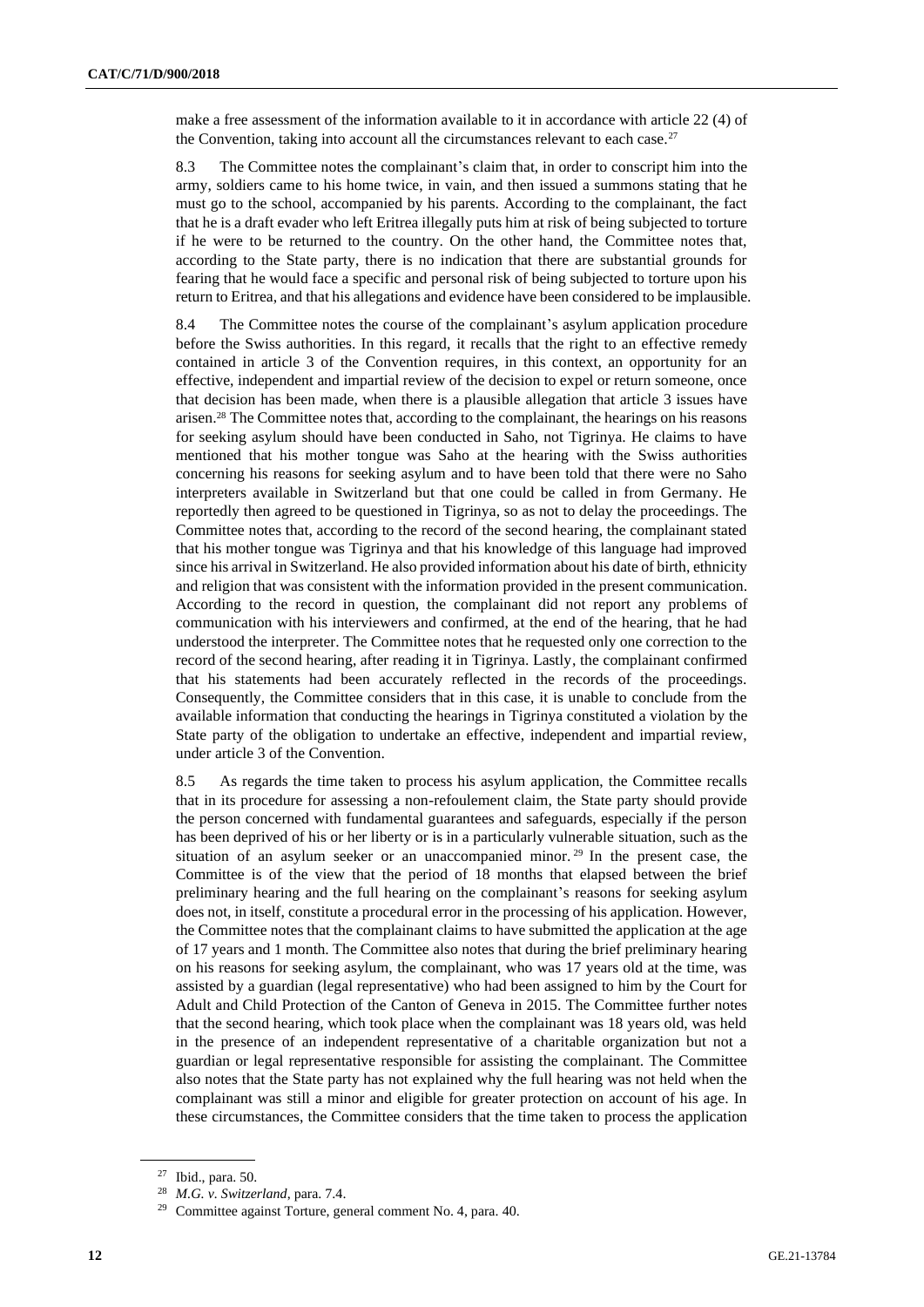constitutes a failure by the State party to meet its obligation to undertake an effective review of asylum applications, under article 3 of the Convention.

8.6 In order to determine whether the complainant is currently at risk of being subjected to torture if he is returned to Eritrea, the Committee must examine the alleged inconsistencies and contradictions in his statements and communications that were mentioned by the national authorities. The Committee deems it appropriate to evaluate the complainant's statements in the light of various reports on the human rights situation in Eritrea; it notes, however, that the reports cited below were published after the Swiss authorities issued their decisions on the complainant's asylum application. The Committee notes that, according to the 2019 report of the Special Rapporteur on the situation of human rights in Eritrea, even though Eritrea and Ethiopia signed a peace agreement in 2018, the human rights situation in Eritrea remains worrying, since, among other things, the duration of national and military service remains indefinite, conscripts are at risk of ill-treatment and abuse, evading conscription can lead to arrest and detention, and the exit visa requirement for those wishing to go abroad has been reinstated.<sup>30</sup> According to this report, the Government of Eritrea indicated in March 2019 that reforms to the military service would begin when it had the resources to create job opportunities for conscripts.<sup>31</sup> More recent reports by non-governmental organizations show that these reforms have not yet been carried out.<sup>32</sup>

8.7 The Committee also notes the findings in the report that was written by the State Secretariat for Migration and published by the European Asylum Support Office in September 2019. According to this report, the national service in Eritrea has a military component and a civilian component.<sup>33</sup> All conscripts first undergo military training and are then assigned either to the military component, under the Ministry of Defence, or to the civilian component, under the responsibility of one of the other ministries. The punishment for desertion, draft evasion and illegal exit continues to be applied arbitrarily and inconsistently by military commanders and other representatives of the security forces. <sup>34</sup> Anecdotal information suggests that deserters and draft evaders are likely to be arrested during round-ups or on their return from abroad and then to be sent to prison for a term that generally ranges from 1 to 12 months. While they are in detention, they may be subjected to torture. Persons who left the country without prior authorization may face higher prison terms of up to 3 years. Returnees who have paid a tax and signed a letter of regret are likely to be arrested and conscripted into the national service after a grace period. No official information on the treatment of deserters, draft evaders and persons who left Eritrea illegally is available. As at August 2019, there were no indications that the signing of the peace agreement with Ethiopia in 2018 had led to more leniency towards these groups.

8.8 The Committee notes that according to the record of the complainant's second hearing, when the national authorities asked the complainant to explain in detail his reasons for seeking asylum, he said that he had left his country in order to continue his education and then find a job. When asked to specify all his reasons for seeking asylum, the complainant said that there had been frequent round-ups and that, as a result, he had not been able to live freely and had had to go into hiding. The Committee considers that the mere fact that a person had multiple reasons for leaving his or her country does not exclude the possibility of that person being at risk of torture in the event of return. The Committee also notes that the complainant gave a detailed account of what he did during the two round-ups that took place in his village a few months before he left the country, and that he was able to answer the other questions about the circumstances surrounding his departure.

<sup>30</sup> A/HRC/41/53, paras. 8, 13 and 26–30. See also A/HRC/38/50, para. 108 (b), (c) and (h); and CCPR/C/ERI/CO/1, para. 37.

<sup>31</sup> A/HRC/41/53, para. 31.

<sup>32</sup> See Human Rights Watch, *"They Are Making Us into Slaves, Not Educating Us" – How Indefinite Conscription Restricts Young People's Rights, Access to Education in Eritrea* (August 2019); and Human Rights Watch, "World Report 2020 – Eritrea: events of 2019".

<sup>33</sup> European Asylum Support Office, *Eritrea National Service, Exit, and Return – Country of Origin Information Report* (September 2019), p. 24.

<sup>34</sup> Ibid., pp. 9–10.